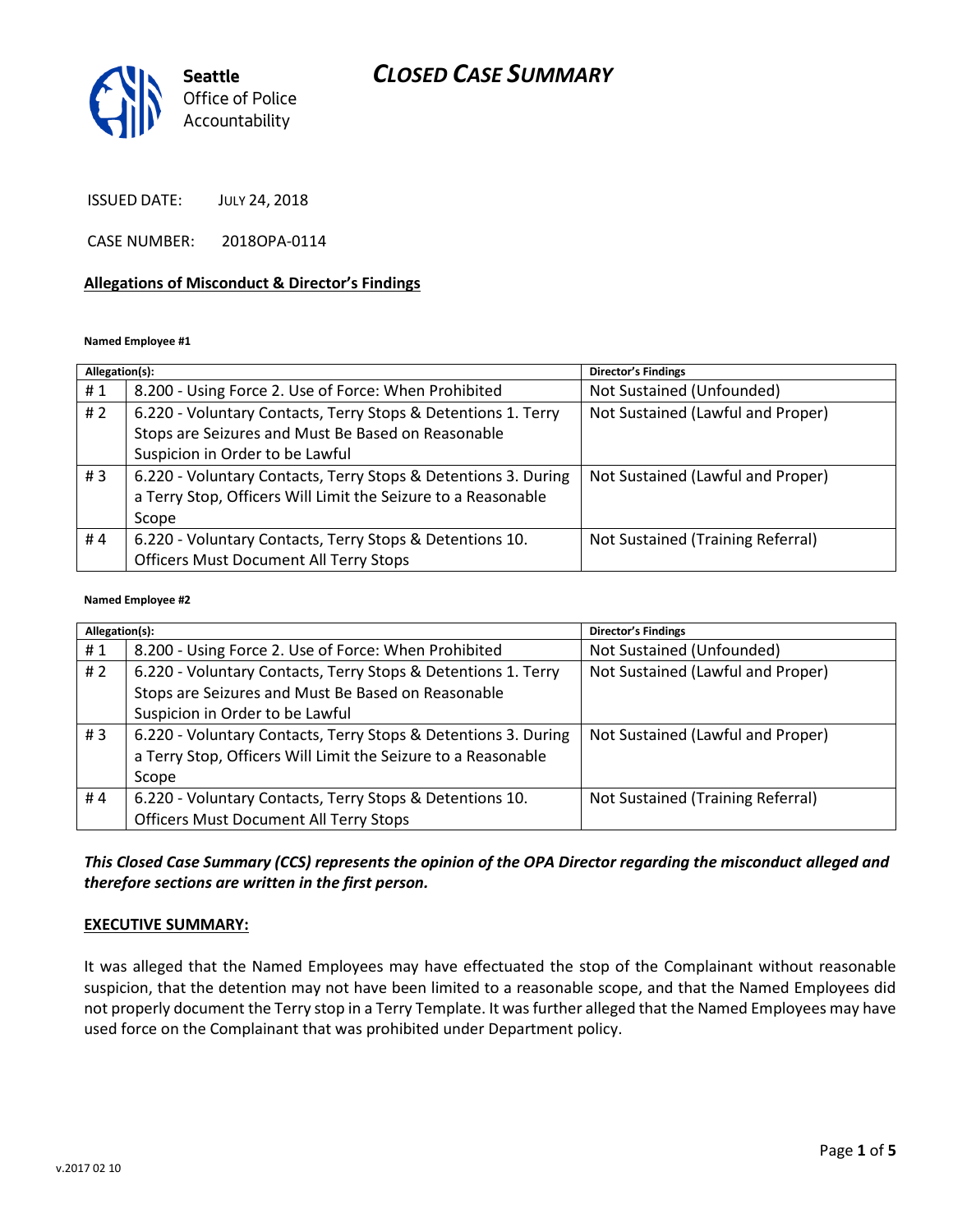**Seattle** *Office of Police Accountability*

# *CLOSE CASE SUMMARY*

OPA CASE NUMBER: 2018OPA-0114

# **STATEMENT OF FACTS:**

The Named Employees were dispatched to a call concerning a potential ongoing assault. The updates to the call indicated that a male and female were involved in the altercation and that both had struck the other and that the male was pulling the female's shirt off. The officers viewed an individual matching the male's description running after the female. The female did not have a shirt on. The officers viewed the male – who was later identified as the Complainant – catching up to and hugging the female. The officers made contact with the Complainant and tried to speak with him. The Complainant was belligerent and aggressive, including yelling profanities at the officers, and refused to answer questions.

Based on the fact that the male had been involved in an assault and due to his conduct, the officers detained him. Due to potential safety risks, the officers made the decision to handcuff the Complainant and placed him in the rear of the patrol vehicle. The officers then interviewed the female, who denied being assaulted by the Complainant and stated that he pulled off her shirt unintentionally. However, an independent witness verified that she had seen the Complainant assaulting the female and pulling off her shirt.

Given the witness's account, the officers placed the Complainant under arrest for assault. Even after his arrest, the Complainant continued to act belligerently. During his transport from the scene to the precinct, he repeatedly banged his head against the seat partition in front of him. He later claimed that he suffered injuries to his head that were caused by the purposeful braking of Named Employee #1 (NE#1). Notably, this incident, including the Complainant's transport to the precinct was completely captured by Department video. The video directly contradicts the Complainant's assertion that he was subjected to force by NE#1's purportedly inappropriate manipulation of the patrol vehicle. Named Employee #2 (NE#2) was the passenger and did not operate the vehicle.

## **ANALYSIS AND CONCLUSIONS:**

## **Named Employee #1 - Allegation #1** *8.200 - Using Force 2. Use of Force: When Prohibited*

While SPD Policy 8.200(1) provides for when force is authorized, SPD Policy 8.200(2) sets forth those scenarios in which force is prohibited. Among those scenarios are: when force is used to retaliate against or punish a subject; and when force is used against a restrained subject, "except in exceptional circumstances when the subject's actions must be immediately stopped to prevent injury, [ ] escape, [or] destruction of property." (SPD Policy 8.200(2).)

As discussed above, the Complainant's transport from the scene to the precinct was recorded on In-Car Video (ICV). The ICV conclusively established that NE#1 did not purposefully operate his vehicle in a manner to cause injury to the Complainant. Notably, the Complainant struck his head for the first time purposefully and before the patrol vehicle starting moving. As such, I find this allegation meritless and I recommend that it be Not Sustained – Unfounded.

## Recommended Finding: **Not Sustained (Unfounded)**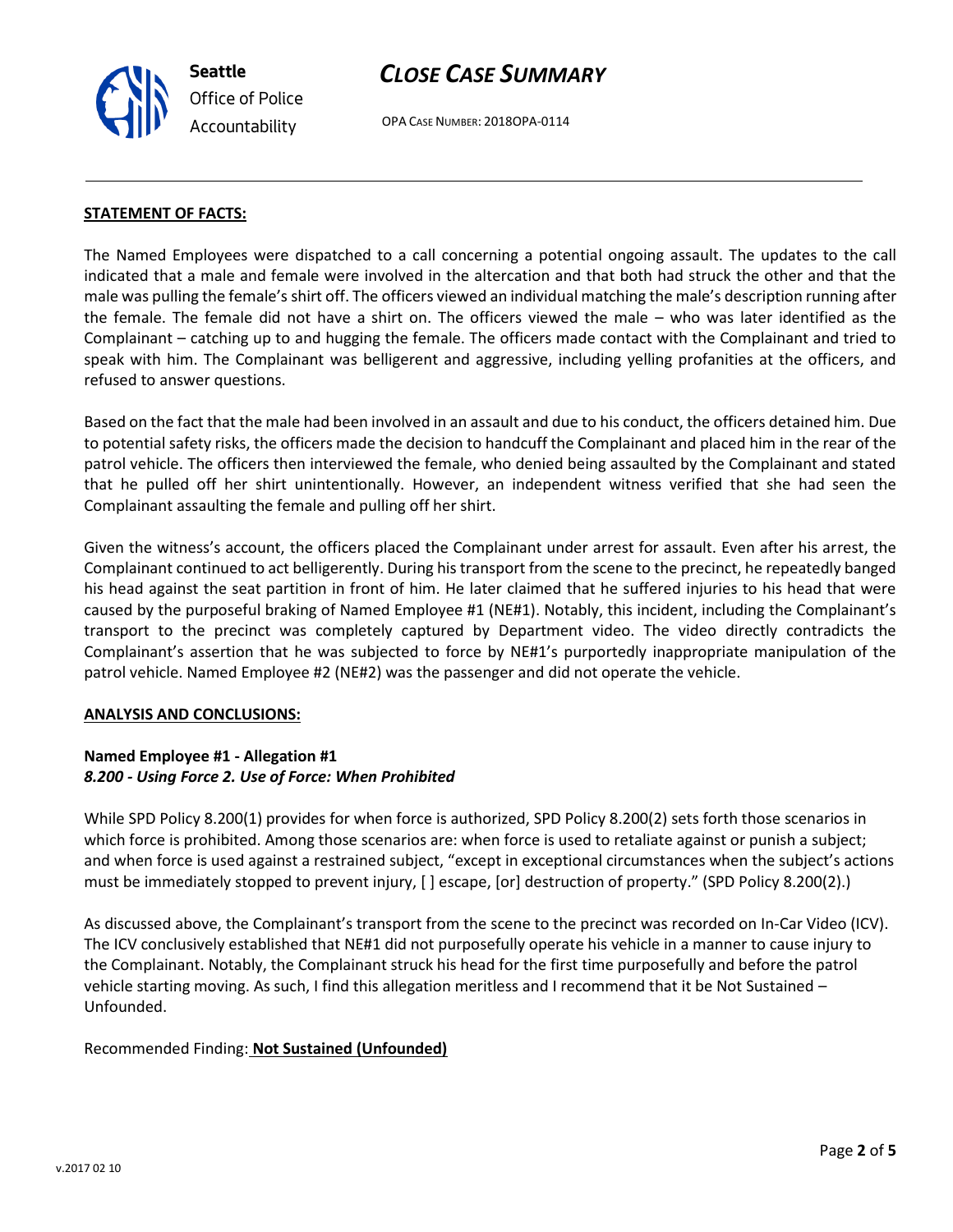



OPA CASE NUMBER: 2018OPA-0114

# **Named Employee #1 - Allegation #2**

# *6.220 - Voluntary Contacts, Terry Stops & Detentions 1. Terry Stops are Seizures and Must Be Based on Reasonable Suspicion in Order to be Lawful*

SPD Policy 6.220-POL-1 governs Terry stops and stands for the proposition that Terry stops are seizures of an individual and, as such, must be based on reasonable suspicion in order to be lawful. SPD Policy defines a Terry stop as: "A brief, minimally invasive seizure of a suspect based upon articulable reasonable suspicion in order to investigate possible criminal activity." (SPD Policy 6.220-POL-2(b).) SPD Policy further defines reasonable suspicion as: "Specific, objective, articulable facts, which, taken together with rational inferences, would create a wellfounded suspicion that there is a substantial possibility that a subject has engaged, is engaging or is about to engage in criminal conduct." (*Id*.) Whether a Terry stop is reasonable is determined by looking at "the totality of the circumstances, the officer's training and experience, and what the officer knew before the stop." (*Id*.) While "[i]nformation learned during the stop can lead to additional reasonable suspicion or probable cause that a crime has occurred, it "cannot provide the justification for the original stop." (*Id*.)

Here, the Named Employees were aware of an ongoing physical altercation between the Complainant and a female. They on-viewed the Complainant, who matched the description of one of the involved parties, running after a female, who had no shirt on as had been reported. At that time, the Named Employees were unaware as to who the primary aggressor was, as they received reports that the Complainant and the female had struck each other. When they made contact with the male, he was belligerent and aggressive. Based on these factors, the Named Employees had reasonable suspicion to stop and detain him in order to determine whether he was the suspect or victim in this incident.

For these reasons, I recommend that this allegation be Not Sustained – Lawful and Proper as against both Named Employees.

Recommended Finding: **Not Sustained (Lawful and Proper)**

### **Named Employee #1 - Allegation #3** *6.220 - Voluntary Contacts, Terry Stops & Detentions 3. During a Terry Stop, Officers Will Limit the Seizure to a Reasonable Scope*

SPD Policy 6.200-POL-3 requires that officers limit a seizure to a reasonable scope. The policy further states that: "Actions that would indicate to a reasonable person that they are being arrested or indefinitely detained may convert a Terry stop into an arrest requiring probable cause or an arrest warrant."

Both before and after his detention, the Complainant was belligerent and aggressive. This behavior, when coupled with the fact that he had just been involved in a physical altercation, justified the Named Employees' decision to place the Complainant in handcuffs during the detention. Moreover, it further justified the Named Employees' decision to secure him in the rear of the patrol vehicle. By doing so, the Named Employees were able to conduct their investigation into this incident without fear of the Complainant causing harm to them, the female, himself, or any community members in the vicinity.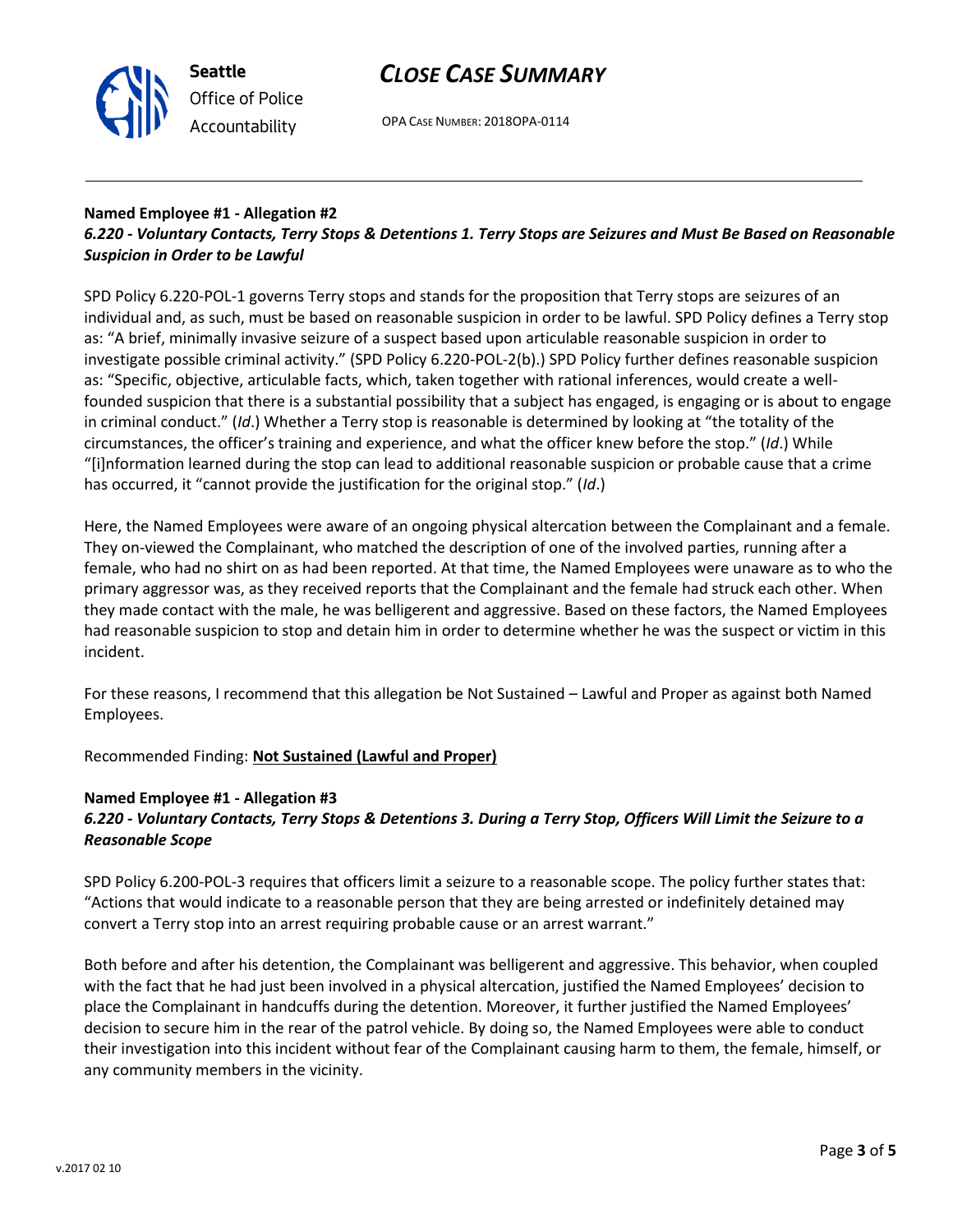

**Seattle** *Office of Police Accountability*

# *CLOSE CASE SUMMARY*

OPA CASE NUMBER: 2018OPA-0114

Accordingly, I recommend that this allegation be Not Sustained – Lawful and Proper as against both Named Employees.

Recommended Finding: **Not Sustained (Lawful and Proper)**

# **Named Employee #1 - Allegations #4** *6.220 - Voluntary Contacts, Terry Stops & Detentions 10. Officers Must Document All Terry Stops*

While the Named Employees indisputably conducted a Terry stop of the Complainant, neither completed a Terry Template documenting that stop. SPD Policy 6.220-POL-10 requires that a Terry Template be completed in such situations. This is the case regardless of whether officers later develop probable cause and arrest the subject.

At their OPA interviews, both of the Named Employees acknowledged that they failed to complete a Terry Template and that this failure constituted a violation of policy. NE#1 explained to OPA that he was confused concerning whether he needed to complete a Terry Template in this incident. He said that he had never had to do so when engaging in a domestic violence investigation (likely because of the mandatory arrest requirement which would obviate Terry stops in most domestic violence cases). He stated that, after reviewing the policy, he now understood that he should have done so. He indicated that he had learned from this experience and that he would generate a Terry Template in the future if faced with similar circumstances.

NE#2, who was a new officer at this time (only one day removed from his field training period), was also confused as to whether he was required to complete a Terry Template. He stated to OPA that he believed that where a Terry stop evolved into an arrest, only a General Offense Report needed to be completed. NE#2 indicated that he had since reviewed the policy, and like NE#1, now realized that he was required to complete a Terry Template in such situations. He told OPA that, in the future, he would ensure that he complied with this policy.

I commend both NE#1 and NE#2 for recognizing their error and learning from this situation. I take them at their word that they will comply with this policy moving forward. Given this, I recommend that they receive the below Training Referral rather than Sustained findings.

• **Training Referral**: The Named Employees' chain of command should discuss this incident with them. The chain should ensure that they understand this policy, which they appear to do, and counsel them to comply with its requirements in the future. If the chain believes that they understand the policy after this conversation, no further retraining or counseling need be performed. The chain should also commend both of the Named Employees for recognizing this error at their OPA interviews, accepting responsibility, and learning from this case. This counseling should be documented and this documentation should be maintained in an appropriate database.

Recommended Finding: **Not Sustained (Training Referral)**